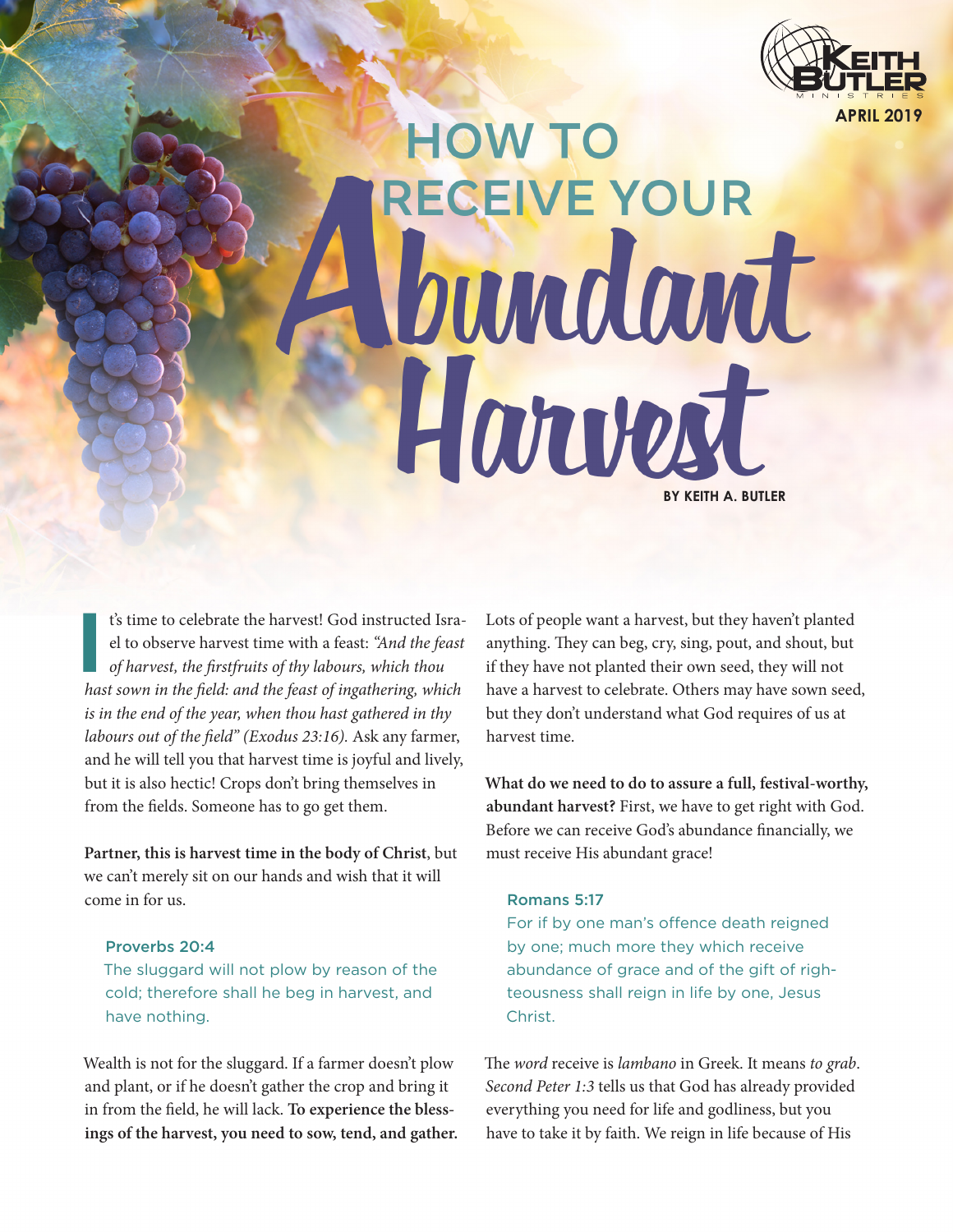abundant grace! *Grace* is *charis* in Greek. It has nearly two dozen meanings in the New Testament. One of the most prominent is found in the *second chapter of Ephesians*.

#### Ephesians 2:8

For by grace are ye saved through faith; and that not of yourselves: it is the gift of God.

Grace is a gift; simply receive it! Grace is also favor, as Noah had with God: *"But Noah found grace in the eyes of the LORD" (Genesis 6:8).* Partner, God's favor makes you His favorite! **One day of favor with God will promote you faster than a year of labor!** Paul described another definition of grace when he wrote about his ministry.

## Ephesians 3:7-8

Whereof I was made a minister, according to the gift of the grace of God given unto me by the effectual working of his power. Unto me, who am less than the least of all saints, is this grace given, that I should preach among the Gentiles the unsearchable riches of Christ.

**Paul equated God's grace to the anointing! God has given you grace and anointing to do whatever He has called you to do!**

Paul ministered to people he once disdained. He operated in a field for which he wasn't formally trained. He was stoned, beaten, and left for dead, but he realized that God's grace was sufficient (*see 2 Corinthians 12:9*). His anointing would fill in wherever he lacked as He served God.

**Your harvest is in the field that God has called you to! Partner, if God calls you, He will give you the grace to be where you need to be to receive your abundant harvest!**

Grace shows up as harvest in various ways. Two are described in the *fourth and fifth chapters of Acts*.

## Acts 4:33-35

And with great power gave the apostles witness of the resurrection of the Lord Jesus: and great grace was upon them all. Neither was there any among them that lacked: for as many as were possessors of lands or houses sold them and brought the prices of the things that were sold, And laid them down at the apostles' feet: and distribution was made unto every man according as he had need.

The early church experienced the grace of God in giving, receiving, and healing! I know some very generous givers, but the believers in Acts sold everything and brought all the proceeds to the apostles! Such generous giving happens only as a result of the grace of God!

## 2 Corinthians 8:1-2

Moreover, brethren, we do you to wit of the grace of God bestowed on the churches of Macedonia; How that in a great trial of affliction the abundance of their joy and their deep poverty abounded unto the riches of their liberality.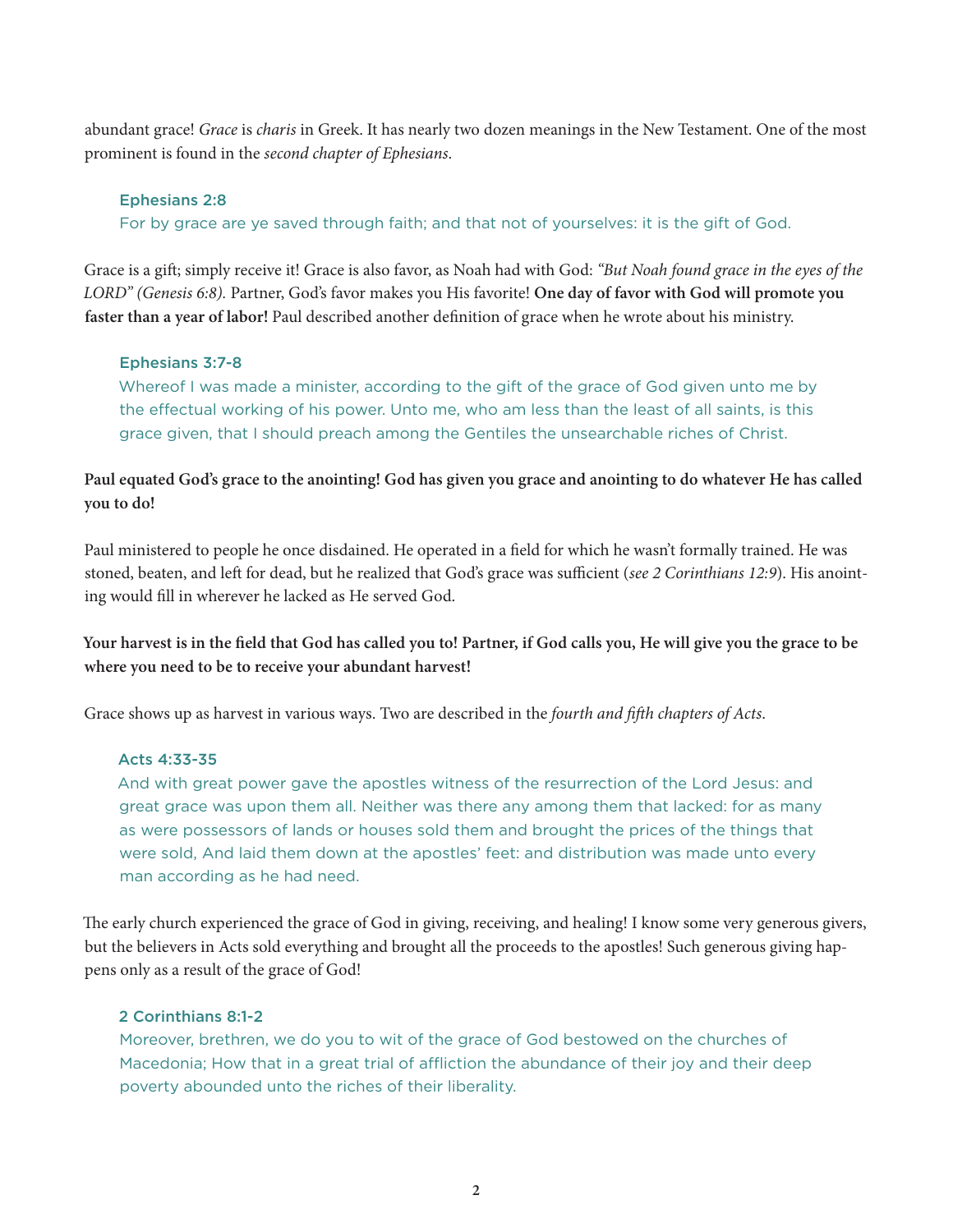Those who were in financial need in Macedonia flowed in the grace of giving! Those who lacked in the *fourth chapter of Acts* had their needs met because of the grace of giving upon others. **Partner, the way to get out of poverty is by sowing!**

Grace also manifested in the early church as an outpouring of the gifts of the Spirit, particularly gifts of healing and special faith!

# Acts 5:16

There came also a multitude out of the cities round about unto Jerusalem, bringing sick folks, and them which were vexed with unclean spirits: and they were healed every one.

**Harvest time is here! Harvest begins by receiving God's grace and flowing in giving, receiving, and healing!** Just as farmers use combines to harvest wheat, there are a few things we need to implement to gather our harvest as well.



**GALATIANS 6:7** 

The first component we need to implement to gather our harvest is found in *Galatians 5:6: "For in Jesus Christ neither circumcision availeth any thing, nor uncircumcision; but faith which worketh by love."*

The word *worketh* is *energeo* in Greek. It means *made active and efficient*. **Walking in love is necessary for gathering your abundant harvest!** Satan understands how important it is. He knows that if he can get you out of love, he can get you away from the anointing and the grace of God. Then, your harvest will just rot in the field!

The next vital tool of harvest is thanksgiving. *"For all things are for your sakes, that the abundant grace might through the thanksgiving of many redound to the glory of God" (2 Corinthians 4:15).* The word *rebound* in *2 Corinthians 4:15* means *to increase*.

**Partner, be grateful for where you are now. Give God thanks for all He's done for you in Christ Jesus. Stop complaining and bellyaching. There's always someone who is worse off than you!** 

Focus on what you already have and what God has already done. God favors you! God is opening up the windows of harvest for you! Begin to praise God now. Give Him thanks that what He promises always comes to pass! Don't look in the rear view mirror. Look forward to the harvest!

Another important tool of harvest is your mouth! What you say is very important.

#### Matthew 12:34-37

O generation of vipers, how can ye, being evil, speak good things? for out of the abundance of the heart the mouth speaketh. A good man out of the good treasure of the heart bringeth forth good things: and an evil man out of the evil treasure bringeth forth evil things. But I say unto you, That every idle word that men shall speak, they shall give account thereof in the day of judgment. For by thy words thou shalt be justified, and by thy words thou shalt be condemned.

**Your words have a lot to do with gathering your harvest!** If you've got symptoms in your body, you need to say, *"I am healed."* If you have financial needs, you should say, *"My every need is met in abundance."*